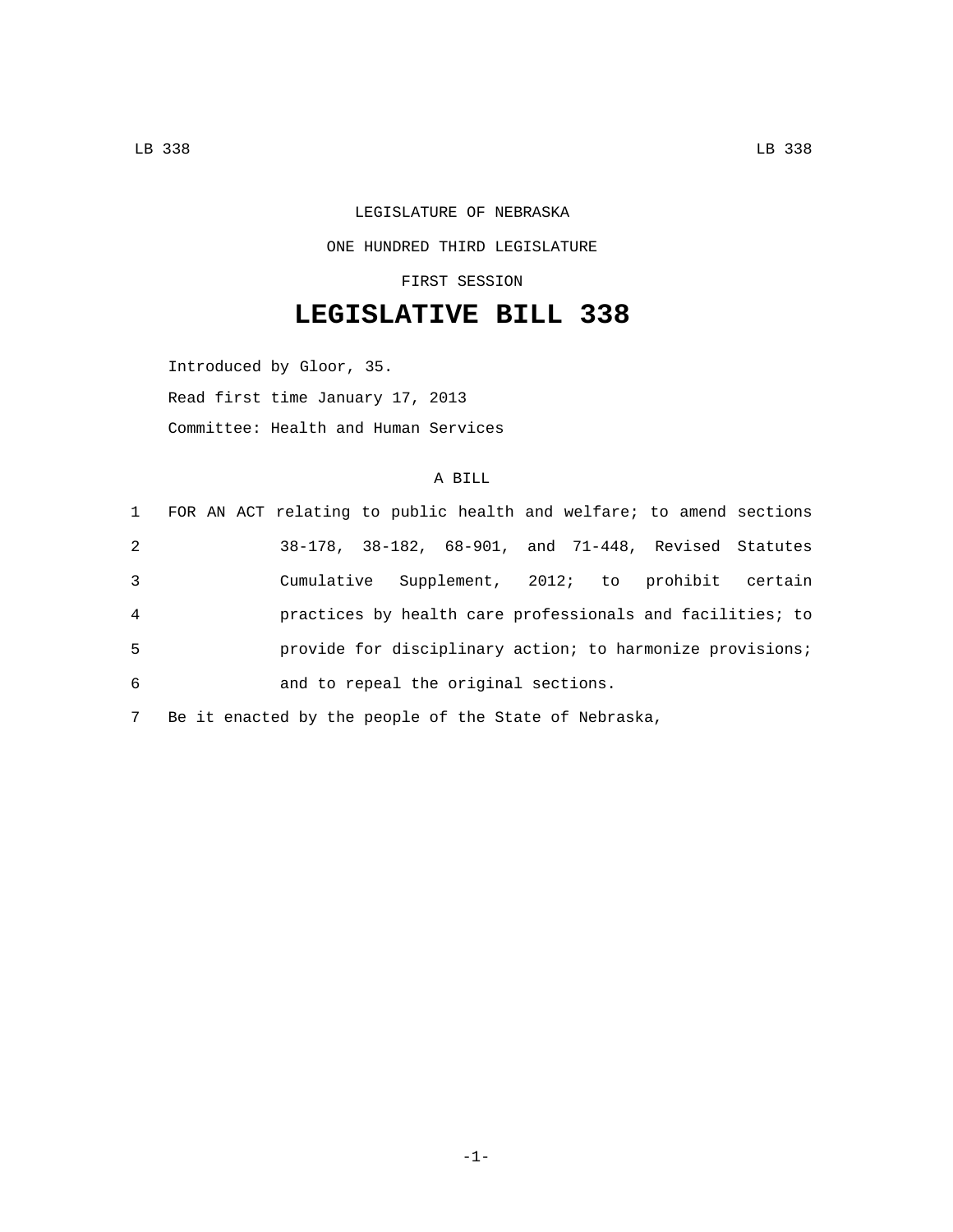7 grounds:

 Section 1. Section 38-178, Revised Statutes Cumulative 2 Supplement, 2012, is amended to read: 38-178 Except as otherwise provided in sections 38-1,119 to 38-1,123, a credential to practice a profession may be denied, refused renewal, or have other disciplinary measures taken against it in accordance with section 38-185 or 38-186 on any of the following (1) Misrepresentation of material facts in procuring or 9 attempting to procure a credential; (2) Immoral or dishonorable conduct evidencing unfitness 11 to practice the profession in this state; (3) Abuse of, dependence on, or active addiction to alcohol, any controlled substance, or any mind-altering substance;

 (4) Failure to comply with a treatment program or an aftercare program, including, but not limited to, a program entered into under the Licensee Assistance Program established pursuant to 17 section 38-175;

 (5) Conviction of (a) a misdemeanor or felony under Nebraska law or federal law, or (b) a crime in any jurisdiction which, if committed within this state, would have constituted a misdemeanor or felony under Nebraska law and which has a rational connection with the fitness or capacity of the applicant or 23 credential holder to practice the profession;

 (6) Practice of the profession (a) fraudulently, (b) beyond its authorized scope, (c) with gross incompetence or gross

-2-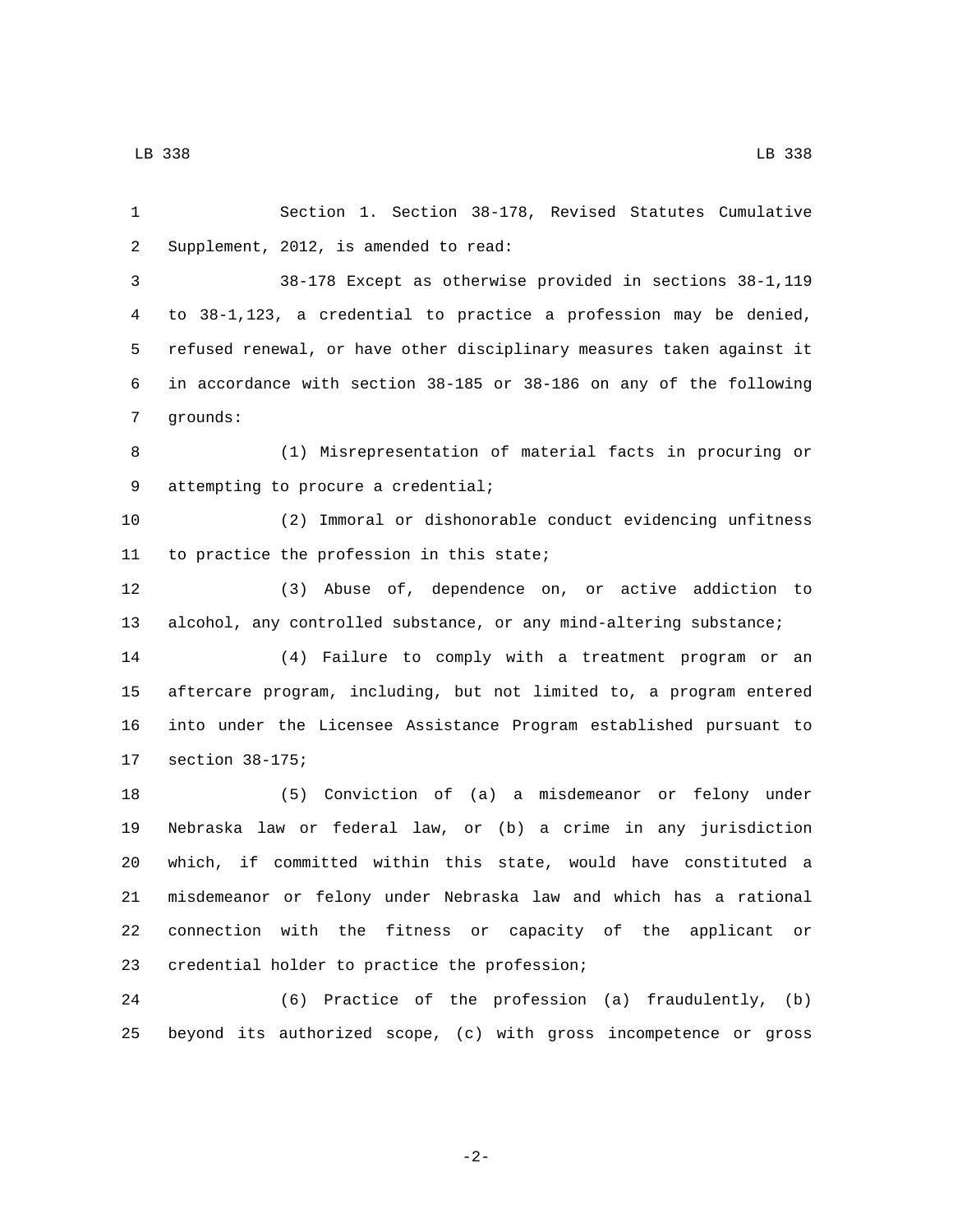negligence, or (d) in a pattern of incompetent or negligent conduct; (7) Practice of the profession while the ability to practice is impaired by alcohol, controlled substances, drugs, mind- altering substances, physical disability, mental disability, or 5 emotional disability; (8) Physical or mental incapacity to practice the profession as evidenced by a legal judgment or a determination by

8 other lawful means;

 (9) Illness, deterioration, or disability that impairs 10 the ability to practice the profession;

 (10) Permitting, aiding, or abetting the practice of a profession or the performance of activities requiring a credential by 13 a person not credentialed to do so;

 (11) Having had his or her credential denied, refused renewal, limited, suspended, revoked, or disciplined in any manner similar to section 38-196 by another state or jurisdiction based upon acts by the applicant or credential holder similar to acts described 18 in this section;

 (12) Use of untruthful, deceptive, or misleading 20 statements in advertisements;

 (13) Conviction of fraudulent or misleading advertising or conviction of a violation of the Uniform Deceptive Trade Practices 23 Act;

 (14) Distribution of intoxicating liquors, controlled substances, or drugs for any other than lawful purposes;

-3-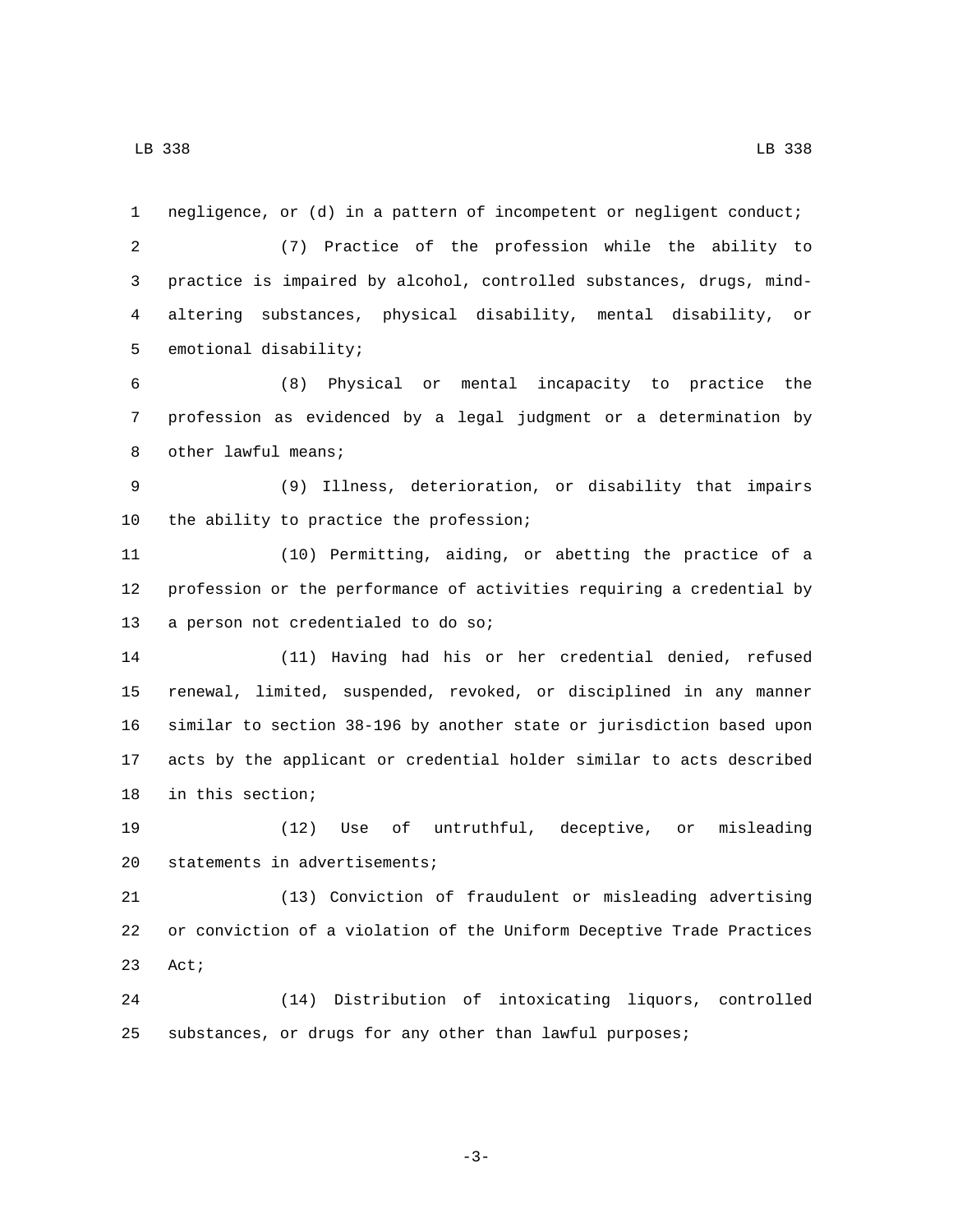(15) Violations of the Uniform Credentialing Act or the rules and regulations relating to the particular profession; (16) Unlawful invasion of the field of practice of any profession regulated by the Uniform Credentialing Act which the 5 credential holder is not credentialed to practice; (17) Violation of the Uniform Controlled Substances Act or any rules and regulations adopted pursuant to the act; (18) Failure to file a report required by section 38-1,124, 38-1,125, or 71-552;9 (19) Failure to maintain the requirements necessary to 11 obtain a credential; (20) Violation of an order issued by the department; (21) Violation of an assurance of compliance entered into 14 under section 38-1,108; (22) Failure to pay an administrative penalty; (23) Unprofessional conduct as defined in section 38-179;  $\sigma$ r 18 (24) Violation of the Automated Medication Systems Act<sub>i</sub> 19  $or -$  (25) Violation of section 4 of this act. Sec. 2. Section 38-182, Revised Statutes Cumulative Supplement, 2012, is amended to read: 38-182 A credential to operate a business may be denied, refused renewal, or have disciplinary measures taken against it in accordance with section 38-196 on any of the following grounds:

-4-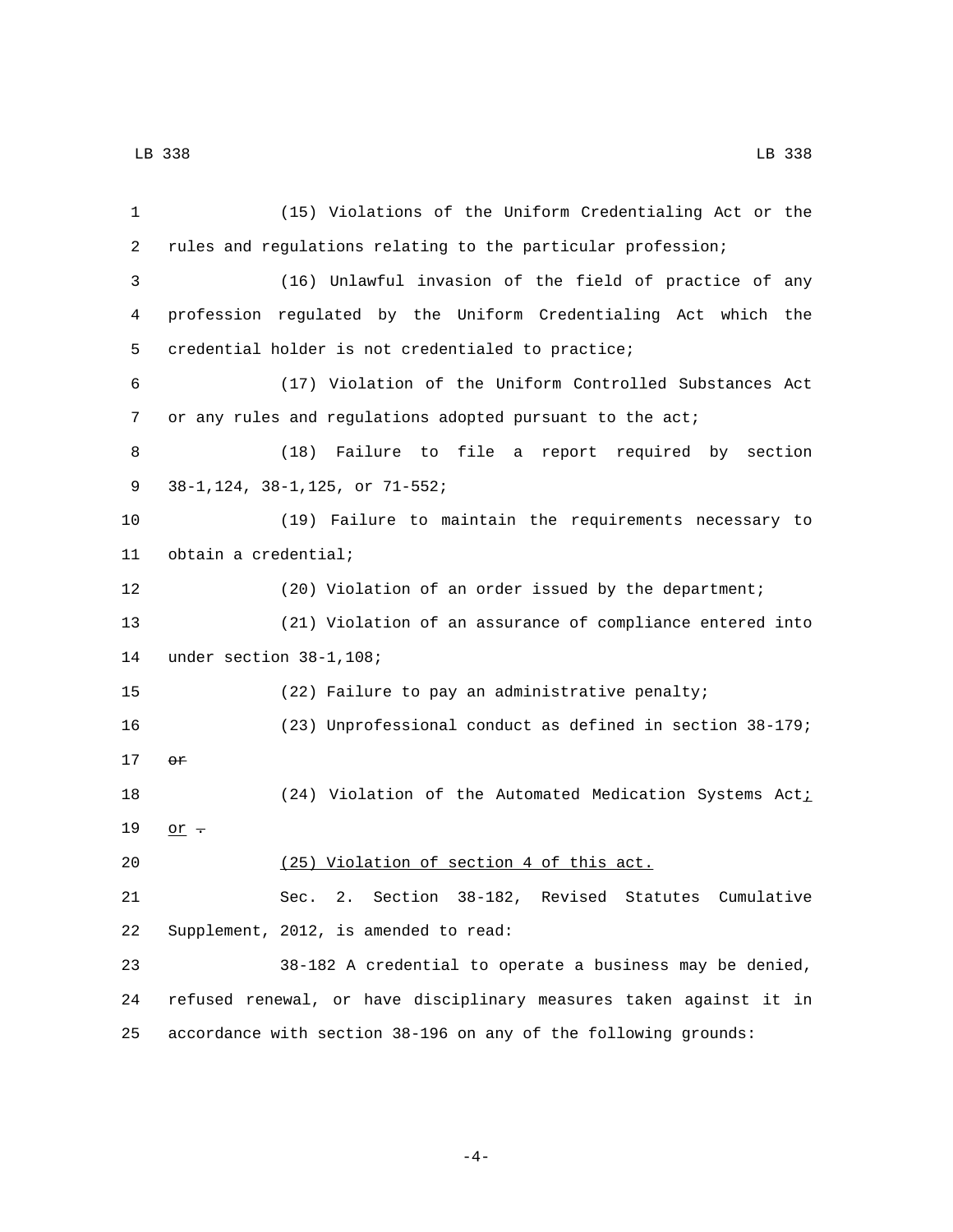| 1  | (1) Violation of the Uniform Credentialing Act or the                 |
|----|-----------------------------------------------------------------------|
| 2  | rules and regulations adopted and promulgated under such act relating |
| 3  | to the applicable business;                                           |
| 4  | (2) Committing or permitting, aiding, or abetting the                 |
| 5  | commission of any unlawful act;                                       |
| 6  | (3) Conduct or practices detrimental to the health or                 |
| 7  | safety of an individual served or employed by the business;           |
| 8  | Failure to allow an agent or employee of the<br>(4)                   |
| 9  | department access to the business for the purposes of inspection,     |
| 10 | investigation, or other information collection activities necessary   |
| 11 | to carry out the duties of the department;                            |
| 12 | (5) Discrimination or retaliation against an individual               |
| 13 | served or employed by the business who has submitted a complaint or   |
| 14 | information to the department or is perceived to have submitted a     |
| 15 | complaint or information to the department; or                        |
| 16 | (6) Failure to file a report required by section 71-552;              |
| 17 | $\overline{or}$ $\overline{\cdot}$                                    |
| 18 | (7) Violation of section 4 of this act.                               |
| 19 | Sec. 3. Section 68-901, Revised Statutes<br>Cumulative                |
| 20 | Supplement, 2012, is amended to read:                                 |
| 21 | 68-901 Sections 68-901 to 68-974 and section 4 of this                |
| 22 | act shall be known and may be cited as the Medical Assistance Act.    |
| 23 | Sec. 4. (1) It is the intent of the Legislature that any              |
| 24 | person enrolled in the medical assistance program should have access  |
| 25 | to quality health care goods and services, when medically necessary   |

-5-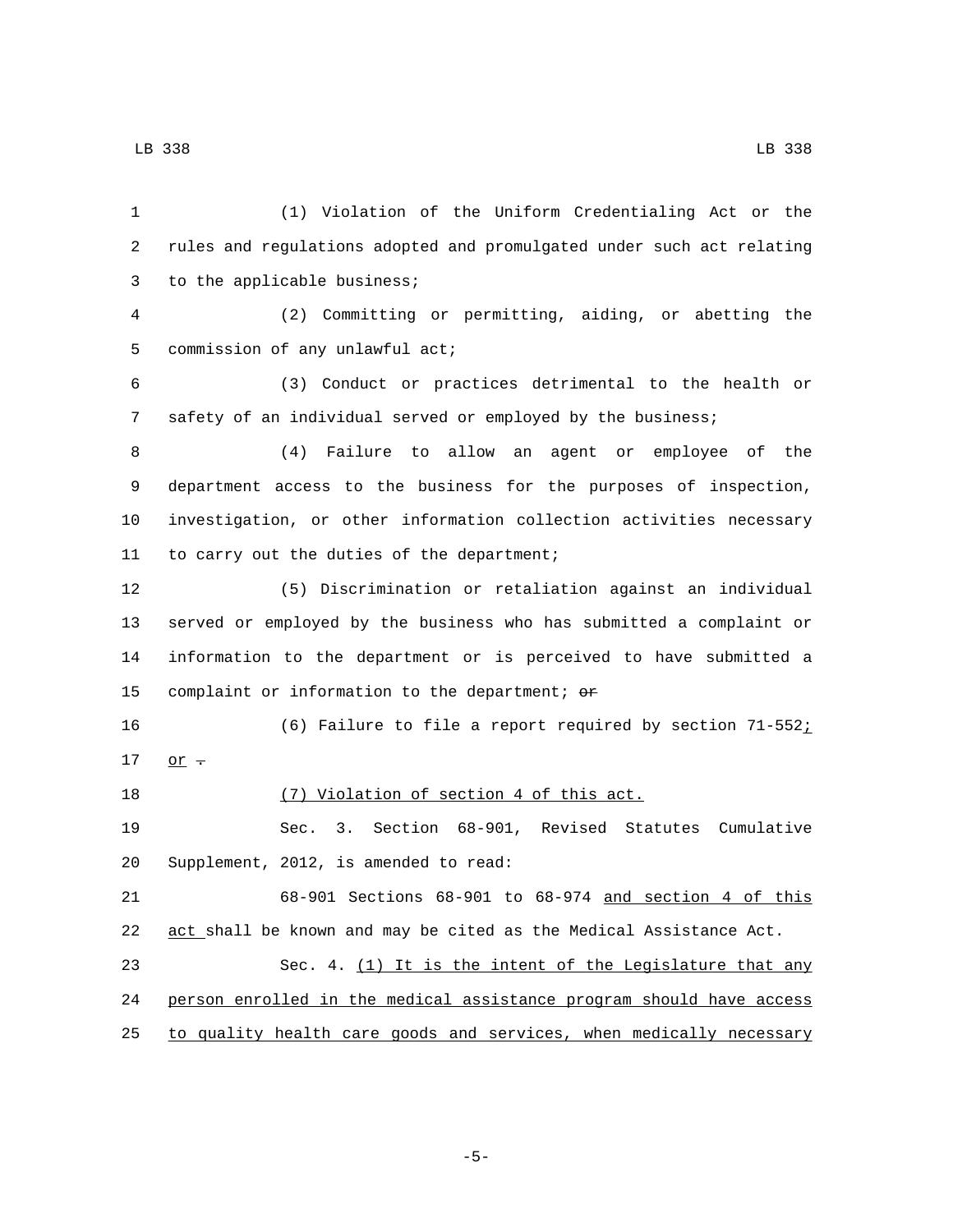and appropriate, under the guidelines and limitations of the medical assistance program for such goods and services. It is also the intent of the Legislature that health care facilities and health care professionals that are licensed under the Health Care Facility Licensure Act and the Uniform Credentialing Act should not discriminate with respect to any person eligible for the medical assistance program by denying access to health care goods and services provided pursuant to the medical assistance program. (2) Health care facilities and health care professionals that are licensed under the Health Care Facility Licensure Act and the Uniform Credentialing Act and that are eligible to enroll as a provider under the medical assistance program shall not discriminate with respect to any person eligible for the medical assistance program by denying access to health care goods and services provided pursuant to the medical assistance program based on the person's enrollment in the medical assistance program. A health care facility 17 or health care professional may be subject to disciplinary action under the Health Care Facility Licensure Act and the Uniform Credentialing Act for such discrimination. A health care professional providing care through a patient-centered medical home shall be 21 deemed to meet the requirements of this section. (3) Nothing in this section shall be construed to provide

23 preference on the timing of goods or services provided to a person 24 enrolled in the medical assistance program.

Sec. 5. Section 71-448, Revised Statutes Cumulative

-6-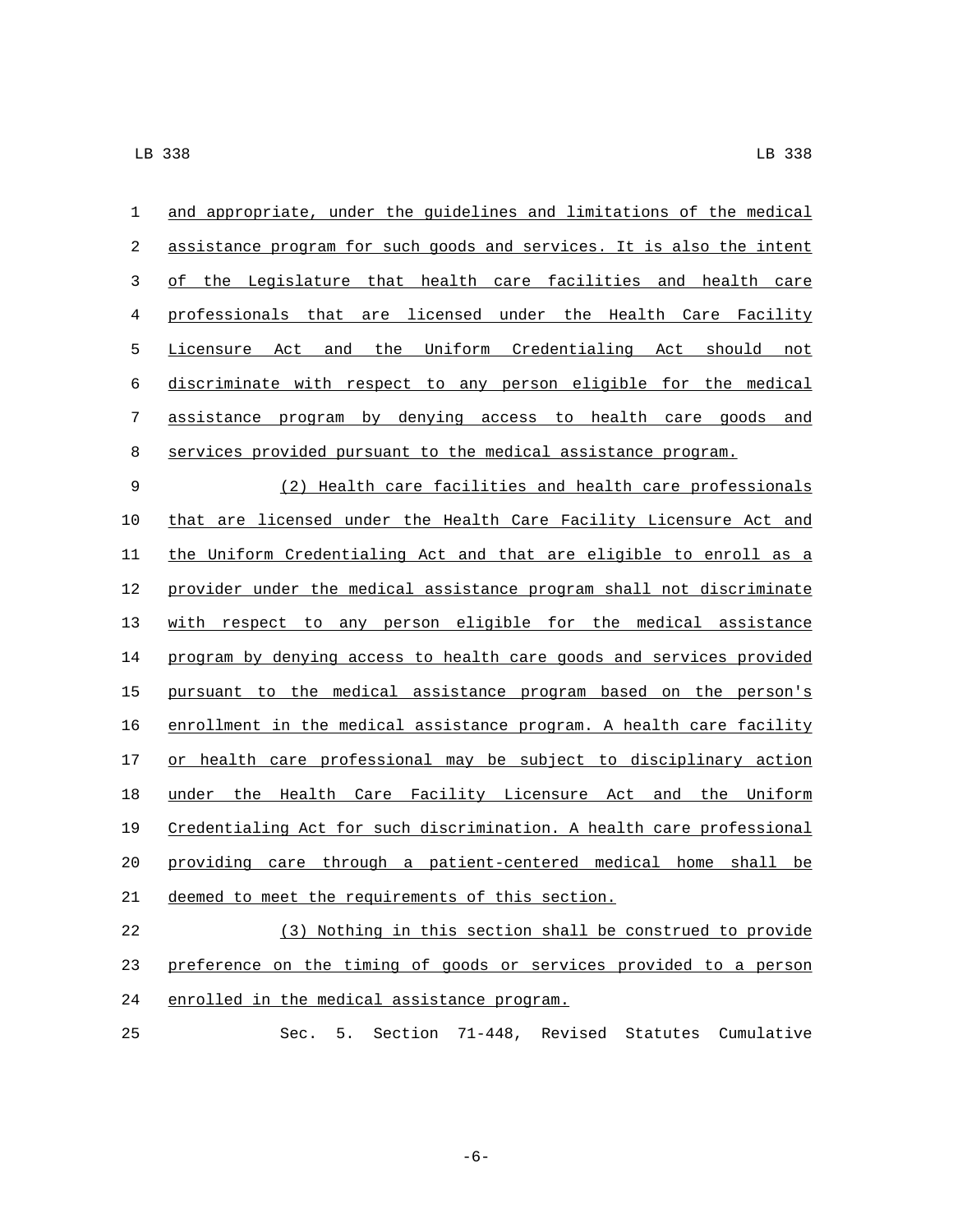1 Supplement, 2012, is amended to read: 71-448 The Division of Public Health of the Department of

 Health and Human Services may take disciplinary action against a license issued under the Health Care Facility Licensure Act on any of 5 the following grounds:

 (1) Violation of any of the provisions of the Assisted- Living Facility Act, the Health Care Facility Licensure Act, the Nebraska Nursing Home Act, or the rules and regulations adopted and 9 promulgated under such acts;

 (2) Committing or permitting, aiding, or abetting the 11 commission of any unlawful act;

 (3) Conduct or practices detrimental to the health or safety of a person residing in, served by, or employed at the health 14 care facility or health care service;

 (4) A report from an accreditation body or public agency sanctioning, modifying, terminating, or withdrawing the accreditation or certification of the health care facility or health care service;

 (5) Failure to allow an agent or employee of the Department of Health and Human Services access to the health care facility or health care service for the purposes of inspection, investigation, or other information collection activities necessary to carry out the duties of the Department of Health and Human 23 Services;

 (6) Discrimination or retaliation against a person residing in, served by, or employed at the health care facility or

-7-